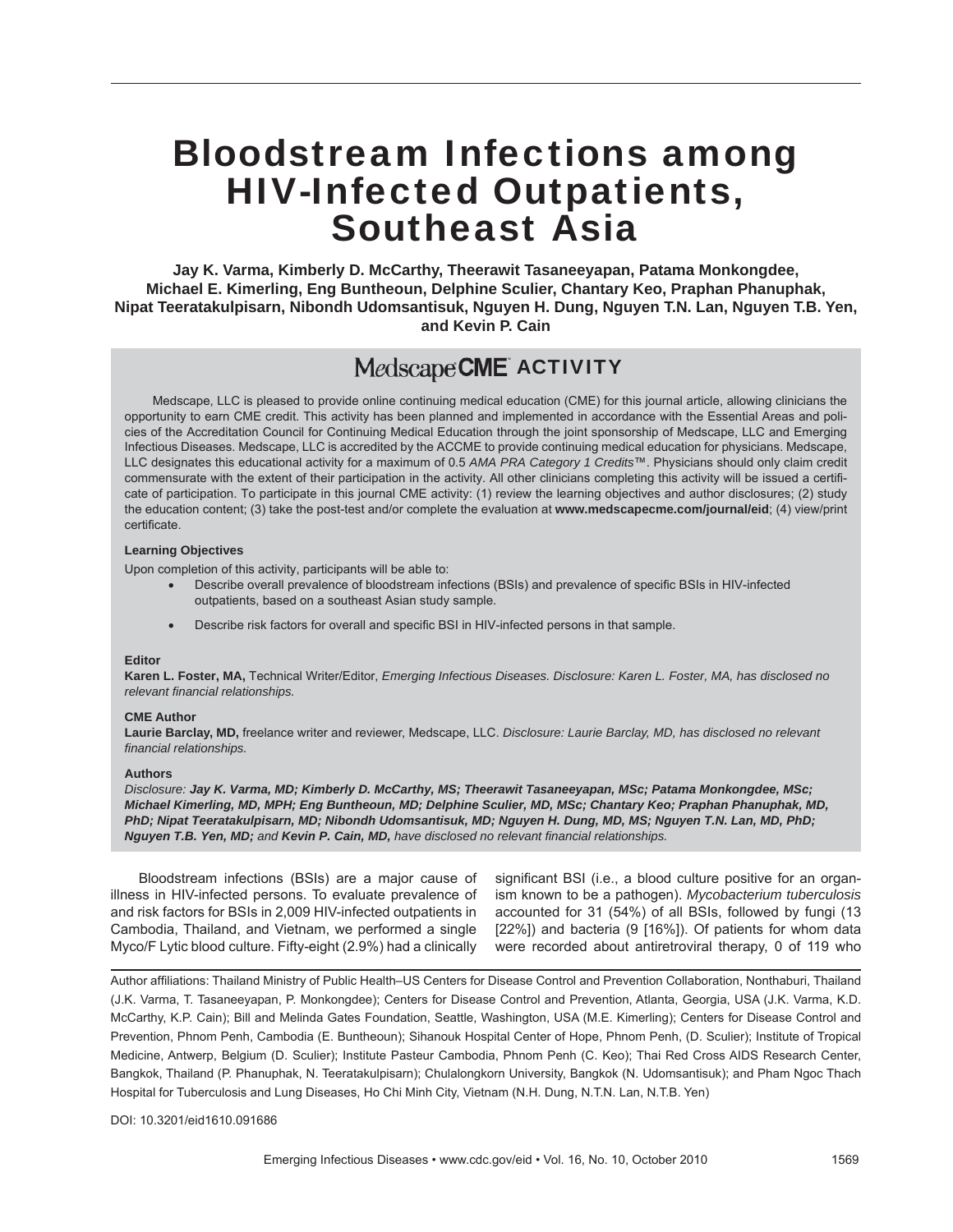#### **RESEARCH**

had received antiretroviral therapy for  $\geq$ 14 days had a BSI, compared with 3% of 1,801 patients who had not. In multivariate analysis, factors consistently associated with BSI were fever, low CD4+ T-lymphocyte count, abnormalities on chest radiograph, and signs or symptoms of abdominal illness. For HIV-infected outpatients with these risk factors, clinicians should place their highest priority on diagnosing tuberculosis.

Bloodstream infections (BSIs) are a major cause of ill-ness in HIV-infected persons. A series of studies, most of which were conducted in sub-Saharan Africa during the 1990s, demonstrated a high prevalence of BSIs (ranging from 10% to 63%) among hospitalized HIV-infected persons who had fever (*1*–*17*). In studies that measured clinical outcomes, the in-hospital death rate for patients with a BSI was high (19%–47%). A variety of pathogens cause BSIs in febrile, hospitalized persons with HIV, most notably non-Typhi *Salmonella* spp. (6%–15%) and *Mycobacterium tuberculosis* (2%–19%). BSI with *M. tuberculosis* appears to be particularly lethal, causing death during hospitalization in up to 47% of patients (*9*). Although untreated BSIs are believed to lead rapidly to severe illness, sepsis, and death, patients with BSIs may be able to be identified before they are ill enough to require hospitalization, potentially improving clinical outcomes. Despite the large number of studies that have evaluated BSIs in HIV-infected persons, all previous studies have focused on patients seeking care at hospitals because of fever and did not evaluate infections among outpatients with or without fever.

Although overall transmission rates have declined and antiretroviral therapy (ART) has become more widely available, HIV infection remains a major public health problem in Southeast Asia (*18*). Previous studies of BSI in Southeast Asia enrolled only inpatients, and only 1 evaluated a predominantly HIV-infected population (*1*,*19*–*21*). In this study, we prospectively enrolled patients from multiple HIV testing and treatment clinics in Cambodia, Thailand, and Vietnam to assess BSI prevalence, etiology, and risk factors in outpatients with HIV.

#### **Methods**

#### **Enrollment and Specimen Collection**

From September 2006 through July 2008, HIV-infected persons were enrolled consecutively from community outpatient facilities that perform HIV counseling, testing, and clinical care: 4 clinics in Cambodia (2 in Băntéay Méan Cheăy Province, 1 in Bătdâmbâng Province, 1 in Phnom Penh); 1 in Bangkok, Thailand; and 3 in Ho Chi Minh City, Vietnam. At each facility, HIV-infected persons who came to the clinic during the enrollment period were screened for eligibility and, if eligible, were offered enrollment. The enrolled group comprised both persons newly diagnosed with HIV and persons previously diagnosed with HIV, some of whom were receiving ART. Patients were asked to participate in the study regardless of the presence or absence of symptoms or prior suspicion of clinical illness. Patients were eligible for the study if they had documented HIV infection and were >6 years of age. Because the study was designed primarily to evaluate different strategies for diagnosing tuberculosis (TB) in HIV-infected persons, patients were excluded if they had undergone TB screening with chest radiograph or sputum smears in the previous 3 months and if they had taken medications with anti-TB activity within the past month (*22*).

After providing written informed consent, patients underwent a standardized interview and physical examination, chest radiograph, and blood testing for complete blood cell count and CD4+ T lymphocytes. Patients were asked about a broad range of symptoms and exposures during the past 4 weeks. Trained phlebotomists obtained 5 mL of blood and directly injected it into Myco/F Lytic bottles (Becton Dickinson, Franklin Lakes, NJ, USA). Bottles were kept at room temperature and shielded from light, then transferred to a centralized laboratory, where they were placed into an automated blood culture instrument (BACTEC 9050/9120/9240 system; Becton Dickinson).

The human subjects review committees at Centers for Disease Control and Prevention (Atlanta, GA, USA) approved the study. Collaborating institutions in each country also approved it.

#### **Specimen Processing**

A detailed description of processing and testing of the nonsputum specimens has been published (*22*). Myco/F Lytic bottles were incubated for 42 days in a BACTEC 9050/9120/9240 instrument. Cultures flagged as positive by the instruments were removed, acid-fast bacilli (AFB) smears were carried out, and specimens were subcultured onto blood agar plates. AFB-positive cultures were subcultured onto 2 Lowenstein-Jensen media slants. AFB-negative Myco/F Lytic cultures that had growth on blood agar plates underwent bacterial or fungal identification. Blood cultures <42 days old with no organisms found on smear and blood agar plates were returned to the instrument. All Myco/F Lytic cultures were removed after 42 days, visually inspected for growth, subcultured onto 2 Lowenstein-Jensen slants, incubated for an additional 3 weeks, and then discarded. Cultures positive for *M. tuberculosis* were identified by using the niacin production and nitrate reduction tests. Nontuberculous mycobacteria (NTM) were speciated by using high-performance liquid chromatography or the Genotype Mycobacterium CM/AS assay (Hain Lifescience, Nehren, Germany) (*23*).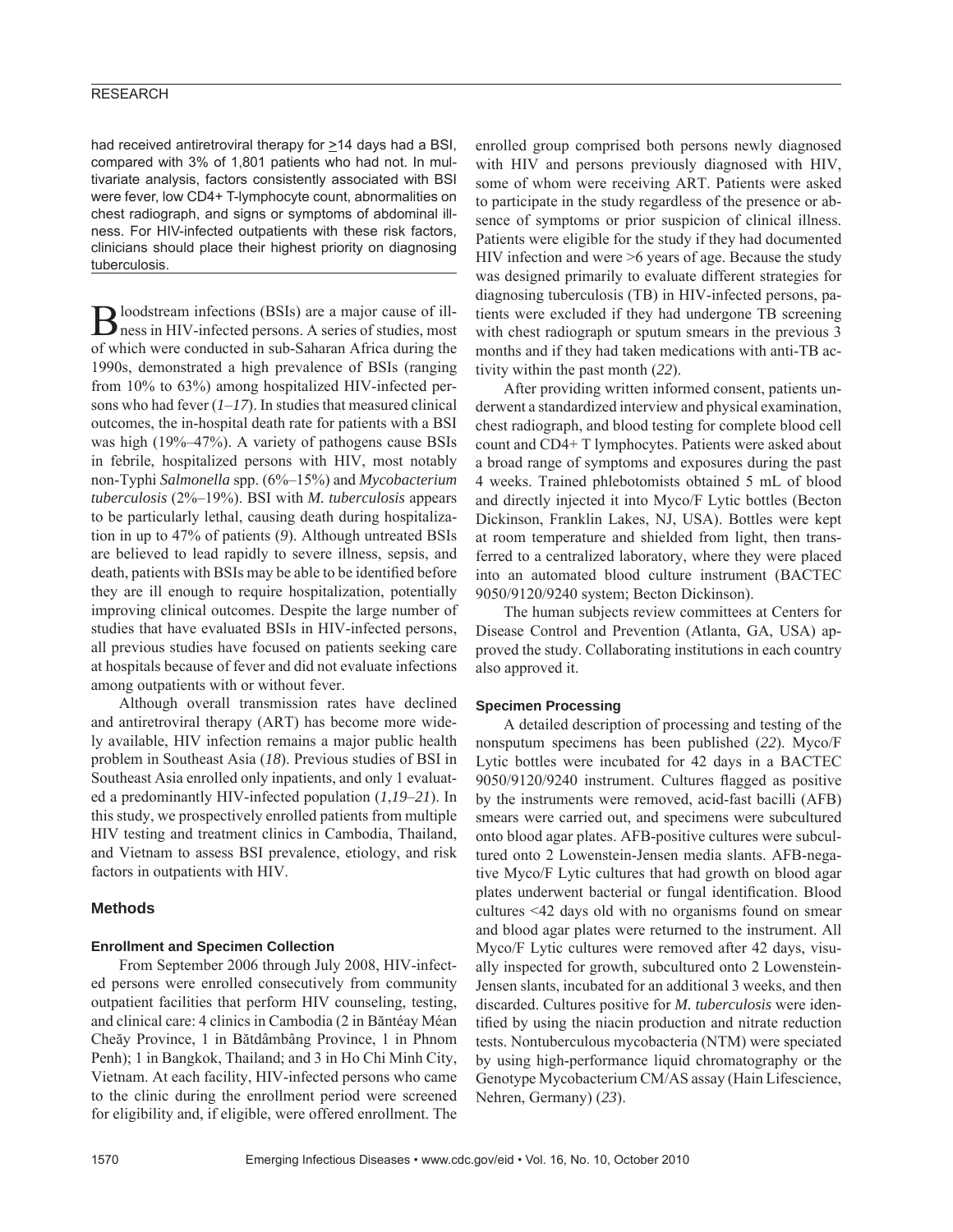#### **Data Analysis**

Blood cultures were classified as negative, positive for a likely contaminant, or positive for a clinically significant pathogen. Because only 1 blood specimen for culture was drawn from each patient, the identity of the organism was used as the only criteria for determining whether the blood culture result was due to contamination or a clinically significant pathogen (24,25).

We calculated proportions and medians to describe patient characteristics and calculated bivariate odds ratios  $(ORS)$  and 95% confidence intervals  $(CIs)$  to analyze factors associated with clinically significant BSI. To calculate adjusted ORs for clinically significant BSI, factors significant in bivariate analysis at  $p<0.05$  and factors hypothesized a priori to be associated with BSI were entered in a multiple logistic regression model, and a final model was chosen through stepwise automated variable selection. We assessed all factors for colinearity; for colinear factors, we retained the factor that had largest OR and that we judged to be most clinically meaningful. For the bivariate analysis, we analyzed only observations with complete (nonmissing) data; for the multivariate analysis, we created a separate missing values stratum for 3 variables (CD4 cell count, hemoglobin level, leukocyte count) to maximize the number of observations in the final model. Analyses were conducted by the same approach to evaluate independent clinical predictors of mycobacterial, bacterial, and fungal BSI. All analyses were conducted in SAS version 9.1 (SAS Institute, Cary, NC, USA).

#### **Results**

#### **Enrollment**

Of 2,115 patients evaluated, 2,013 (95.2%) were eligible for the study; of eligible patients, 2,009 were enrolled. Reasons for ineligibility included current or recent TB treatment (87 patients), use of medications with anti-TB activity in the past month  $(5)$ , recent TB screening  $(3)$ , age  $\leq 7$  years (2), and other or missing reasons for noneligibility (5).

#### **Patient Characteristics**

Almost half (945 [47.0%]) of the patients enrolled were from Cambodia. Median age was 31 years (interquartile range [IQR] 27–38); 1,019 (50.7%) patients were male. A clinically significant BSI was found in  $58$  (2.9%) patients and a contaminant in 131 (6.5%). *M. tuberculosis* caused 31 (54%) BSIs; 13 (22%) BSIs were caused by fungi, 9  $(16\%)$  by bacteria, and 5 (9%) by NTM (Table 1).

#### **Risk Factors for BSI**

In bivariate analysis, a large number of symptoms, signs, chest radiography findings, and laboratory studies were associated with BSI (online Appendix Table, www. cdc.gov/EID/content/16/10/1569-appT.htm). BSI was associated with recent diagnosis of HIV infection, which we defined as receipt of an HIV diagnosis within the 14 days before enrollment, to account for delays between initial diagnosis and visit to an HIV clinic (OR 1.80, 95% CI 1.06– 3.05). The 1 sign or symptom most strongly associated with BSI was temperature >38◦ C, which was documented in 25 (43%) patients with BSI compared with 5% of those without BSI (OR 13.58, 95% CI 7.78–23.68). CD4 cell count was strongly associated with BSI. The median CD4 count for patients with a BSI was 15 cells/mm<sup>3</sup> (IQR 8–50), compared with 261 cells/mm<sup>3</sup> (IQR 102–405) for those without a BSI ( $p<0.01$ ). Of patients with BSI, 50 (86%) had CD4 count  $\leq 100$  cells/mm<sup>3</sup>, including 44 (76%) with a CD4 count <50 cells/mm3 . Only 5 (9%) patients with BSI had CD4 count  $\geq$ 200 cells/mm<sup>3</sup>. Of enrolled patients, 83 (4%) had a temperature > 38 °C and a CD4 count < 100 cells/mm<sup>3</sup>. Of these, 21 (25%) had a BSI, including 14 caused by mycobacteria (13 *M. tuberculosis* and 1 NTM) and 7 caused by fungi. The characteristic that was most protective was receipt of ART. Of patients for whom data were recorded about receipt of ART, 0 of 119 who had received ART for at least 14 days had a BSI, compared with 3% of 1,801 who did not receive ART or who had started ART <14 days previously (OR 0).

In multivariate analysis, several factors were significantly associated with BSI. These factors were loss of appetite, nausea or vomiting; temperature >38°C, oral hairy leukoplakia, CD4 count <100 cells/mm3 , anemia, leukocytosis, and paratracheal adenopathy or a miliary pattern on a chest radiograph (Table 2).

#### **Risk Factors for Mycobacterial, Fungal, and Bacterial BSIs**

When we restricted the multivariate analysis to different subsets of BSI, we found that several factors were independently associated with mycobacterial BSI: shaking chills, difficulty breathing, diarrhea, temperature  $>38^{\circ}$ C, leukocytosis, thrombocytopenia, paratracheal adenopathy or miliary pattern on the chest radiograph, and receipt of an antibiotic drug other than co-trimoxazole (Table 2). The only independent predictors of bacterial BSI were jaundice and self-report of fever in the previous 24 hours. No factors were statistically significant in the analysis of fungal BSI.

#### **Discussion**

In this large study of HIV-infected persons in Southeast Asia, 1 in 35 outpatients had a BSI; the highest prevalence was in patients with low CD4 counts and clinical signs of infection. *M. tuberculosis* remains one of the most common causes of BSI in HIV-infected persons who live in resource-limited settings. In all analyses performed, several factors were consistently associated with BSI: self-reported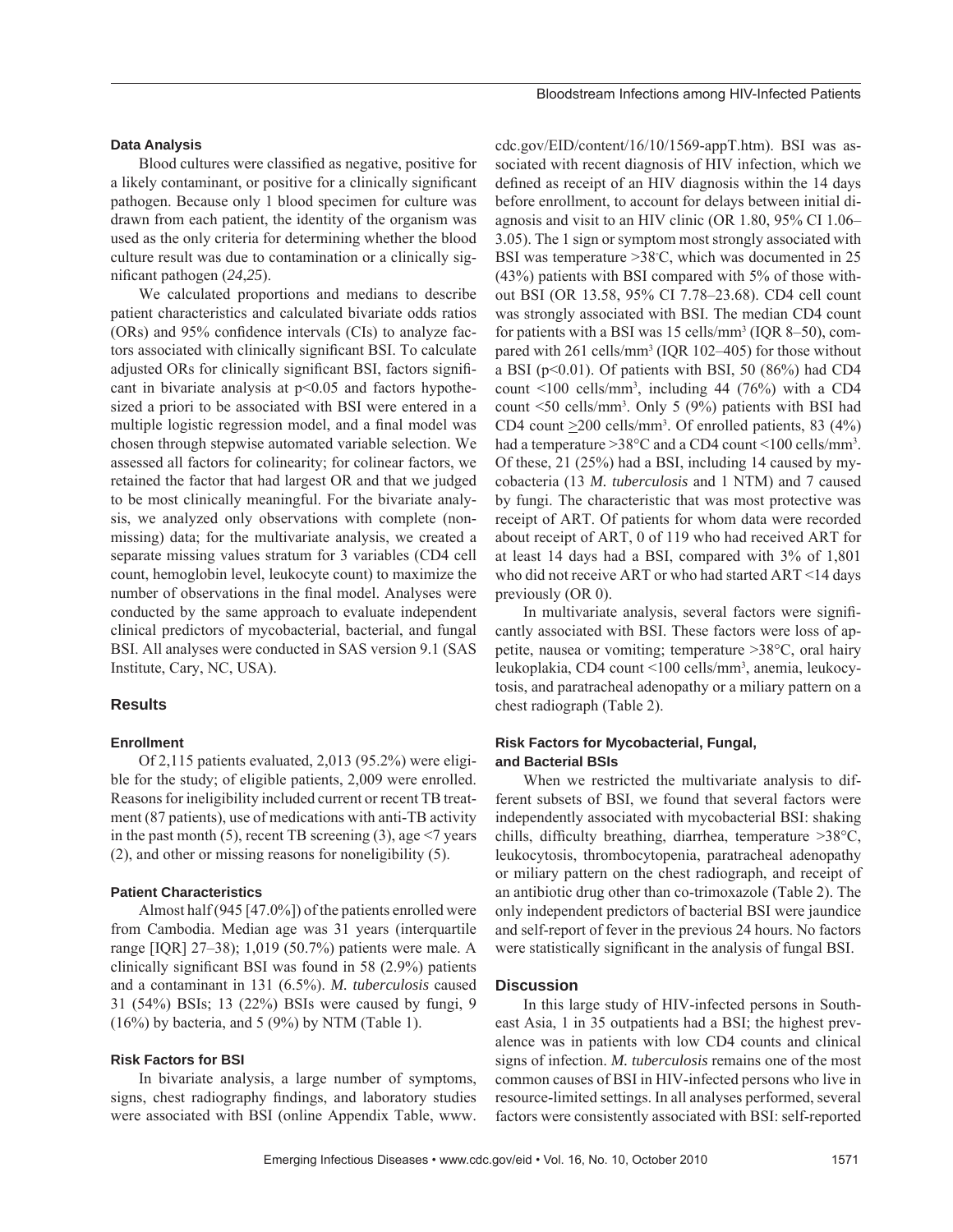#### **RESEARCH**

| Table 1. Clinically significant organisms isolated from cultures of |
|---------------------------------------------------------------------|
| blood samples from 2,009 HIV-infected outpatients from              |
| Thailand, Cambodia, and Vietnam, September 2006-July 2008           |

| <br>Organism                                |                     |
|---------------------------------------------|---------------------|
|                                             | No. $(\%)$ , n = 58 |
| Mycobacteria                                | 36 (62)             |
| Mycobacterium tuberculosis                  | 31 (86)             |
| M. avium-intracellulare                     | 3(8)                |
| M. simiae                                   | 1(3)                |
| Non-tuberculous mycobacteria not identified | 1(3)                |
| Other bacteria                              | 9(16)               |
| Non-Typhi Salmonella spp.                   | 2(22)               |
| S. cholerasius                              | 3(33)               |
| Pseudomonas spp.                            | 1(11)               |
| Neisseria spp.                              | 2(22)               |
| Escherichia coli                            | 1(11)               |
| Fungi                                       | 13 (22)             |
| Cryptococcus neoformans                     | 6 (46)              |
| Penicillium marneffei                       | 5(38)               |
| Histoplasma capsulatum                      | 1(8)                |
| Non-albicans Candida spp.                   | 1(8)                |

fever or documented elevated temperature, low CD4 count, abnormalities on chest radiograph, and signs or symptoms of abdominal illness.

BSI correlated strongly with immunosuppression. In fact, 10% of outpatients with HIV and CD4 count <100 cells/mm3 had a BSI, a prevalence similar to that seen in a previous study of febrile, HIV-infected inpatients in Thailand (*6*). No patients who received ART had a BSI, consistent with the observation from other settings that highly active ART may reduce the incidence of bacteremia

in HIV-infected persons (*26*–*28*). *M. tuberculosis* was the most frequent pathogen isolated in our study, findings consistent with studies that have shown that undiagnosed TB disease is common in patients with newly diagnosed HIVinfection and that the invasiveness of TB increases with declining CD4 cell counts and with the absence of ART  $(29-31)$ . These findings are particularly valid in countries with a high incidence of TB, such as Thailand, Cambodia, and Vietnam; in these 3 countries, the estimated incidence is >140 TB cases (all forms) per 100,000 persons (*32*). We found that strong predictors of *M. tuberculosis* BSI included clinical features that suggest pulmonary TB, including difficulty breathing and adenopathy or a miliary pattern shown on a chest radiograph. In an analysis published separately, we demonstrated that the incremental yield of blood culture for detecting TB was extremely low in HIVinfected persons who have 3 sputum specimens cultured on liquid media (*22*). Our study, therefore, further supports the World Health Organization policy of focusing on pulmonary, rather than extrapulmonary. TB case finding and of recommending routine, regular TB screening for HIVinfected patients (*33*).

More than one fifth of all BSIs were attributable to fungi, but we were unable to identify any clinical characteristics independently associated with fungal BSI. Because cryptococcosis and penicilliosis are commonly associated with advanced immunosuppression and have high death rates if left untreated, further studies are needed to improve case finding for and prevention of these infections (34,35).

| Table 2. Multivariate analysis of risk factors for clinically significant BSI caused by mycobacterial or other bacterial infection in HIV-<br>infected outpatients, Thailand, Cambodia, and Vietnam, September 2006-July 2008* |                                      |                    |                   |  |  |
|--------------------------------------------------------------------------------------------------------------------------------------------------------------------------------------------------------------------------------|--------------------------------------|--------------------|-------------------|--|--|
|                                                                                                                                                                                                                                | Adjusted odds ratio (95% CI) for BSI |                    |                   |  |  |
| Characteristic                                                                                                                                                                                                                 | Any pathogen+                        | Mycobacteria‡      | <b>Bacteria</b> § |  |  |
| CD4 cell count $\leq 100$ /mm <sup>3</sup>                                                                                                                                                                                     | $5.8(2.5 - 13.7)$                    | $11.2(3.0 - 41.3)$ |                   |  |  |
| Female sex                                                                                                                                                                                                                     | $0.4(0.2-0.9)$                       |                    |                   |  |  |
| Fever in past 24 h                                                                                                                                                                                                             |                                      |                    | $4.7(1.2 - 17.6)$ |  |  |
| Loss of appetite in past 24 h                                                                                                                                                                                                  | $2.0(1.0-3.9)$                       |                    |                   |  |  |
| Nausea or vomiting in past 24 h                                                                                                                                                                                                | $2.5(1.2 - 5.0)$                     |                    |                   |  |  |
| Shaking chills in past 24 h                                                                                                                                                                                                    |                                      | $3.1(1.1-9.1)$     |                   |  |  |
| Difficulty breathing                                                                                                                                                                                                           |                                      | $4.1(1.5 - 11.1)$  |                   |  |  |
| Diarrhea in past 24 h                                                                                                                                                                                                          |                                      | $4.2(1.6 - 11.3)$  |                   |  |  |
| Jaundice                                                                                                                                                                                                                       |                                      |                    | 12.5 (1.4-112.3)  |  |  |
| Ever injected drug                                                                                                                                                                                                             |                                      |                    |                   |  |  |
| Temperature >38°C                                                                                                                                                                                                              | $3.2(1.6-6.3)$                       | $5.7(2.1 - 15.4)$  |                   |  |  |
| Heart rate >100 bpm                                                                                                                                                                                                            |                                      |                    |                   |  |  |
| Oral hairy leukoplakia                                                                                                                                                                                                         | $2.8(1.4 - 5.7)$                     |                    |                   |  |  |
| Hemoglobin level <12 g/dL                                                                                                                                                                                                      | $4.8(2.0 - 11.7)$                    |                    |                   |  |  |
| Leukocyte count >12 $\times$ 10 <sup>3</sup> /µL                                                                                                                                                                               | $3.7(1.4 - 9.3)$                     | 15.3 (4.9-48.2)    |                   |  |  |
| Thrombocyte count <100,000 cells/µL                                                                                                                                                                                            |                                      | $7.0(1.8 - 27.6)$  |                   |  |  |
| Paratracheal adenopathy on chest radiograph                                                                                                                                                                                    | $5.0(2.1 - 11.6)$                    | $11.3(3.7 - 34.3)$ |                   |  |  |
| Miliary pattern on chest radiograph                                                                                                                                                                                            | $6.0(1.8-19.5)$                      | 14.2 (3.4–58.6)    |                   |  |  |
| Took antimicrobial medication other than cotrimoxazole                                                                                                                                                                         |                                      | $5.1(1.6 - 16.8)$  |                   |  |  |

\*BSI, bloodstream infection; CI, confidence interval; bpm, beats per minute; –, variable was not included in the model.

†1,961 patients in final model.

‡1,944 patients in final model.

§1,961 patients in final model.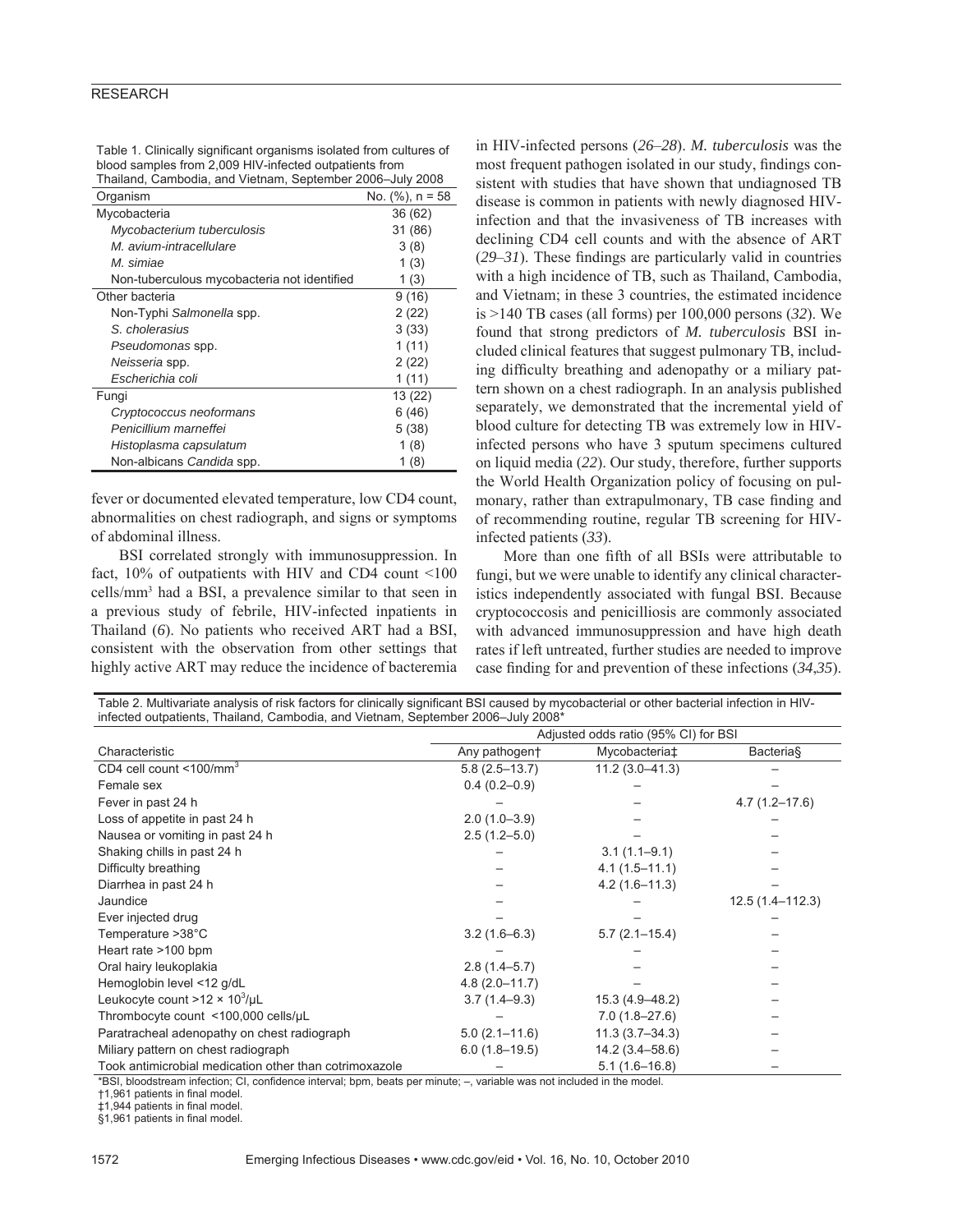In contrast, we found that self-reported fever and the finding of jaundice on physical examination were strong predictors of bacterial infection. The reasons for an association with jaundice are unclear, but the association is consistent with our finding that most bacterial infections were of enteric origin. Symptoms of abdominal illness, such as loss of appetite and nausea or vomiting, also were associated with BSI caused by any pathogen. Our finding that non-Typhi *Salmonella* spp. infections were the most common bacterial infection in HIV patients is consistent with results of other studies and provides further evidence that efforts are needed to prevent invasive salmonellosis in HIV-infected persons, through improvements in food and water safety and the development of new vaccines (*36*).

Our study has several limitations. First, we collected only 1 blood culture per patient and used only 1 type of culture media, which potentially reduced the sensitivity for detection of bacteremia (*37*). This limitation is a likely explanation for the lack of *Streptococcus pneumoniae* detected in our study. Invasive pneumococcal disease is a common cause of bacteremia in HIV-infected patients throughout the world, but *S. pneumoniae* is challenging to isolate from blood. In addition, 12% of study patients were receiving co-trimoxazole preventive therapy, and our study was conducted among outpatients, a population less likely to have undiagnosed severe disease caused by a virulent pathogen, such as pneumococcus. Although other investigators in Southeast Asia have found similarly low pneumococcal isolation rates and have speculated that this is attributable to low incidence, at least 1 high-quality study demonstrated that the incidence of invasive pneumococcal disease in Thailand is similar to that in other regions (*19*–*21*,*38*).

A major strength of our study, however, is that, unlike all previous studies, which were conducted at single referral hospitals, our study was conducted at multiple urban and rural clinical facilities in 3 countries. Thus, our results can be broadly generalized to HIV-infected patients throughout Southeast Asia.

Mycobacterial, fungal, and bacterial BSIs remain a major health problem for HIV-infected persons in Southeast Asia. Any HIV-infected outpatients (regardless of whether they have newly diagnosed HIV, are newly seeking care, or are already receiving care) who report experiencing fever or abdominal symptoms in the previous day, have a temperature > 38°C or jaundice on physical examination, or have a chest radiograph demonstrating paratracheal adenopathy or a miliary pattern, have a high likelihood of a BSI, particularly if their CD4 count is <100 cells/mm3 . In such patients, blood culture, when available, should be performed immediately to facilitate diagnosis and accelerate access to treatment of BSI. Regardless of blood culture availability, clinicians should place their highest priority on early diagnosis and treatment of pulmonary TB. Ultimately, increasing use of ART most likely will have the greatest effect on reducing BSIs.

#### **Acknowledgments**

We thank the US Agency for International Development for funding this study and the members of the study team for their contributions to patient care, data collection, and laboratory testing. From Cambodia: Mao Tan Eang, Mean Chi Vun, Nong Kanara, Chheng Phalkun, Sopheak Thai, Pe Reaksmey, Lutgarde Lynen, Borann Sar, Sophanna Song, Poda Sar, Chhum Vannarith, and staff of the Banteay Meanchey Provincial Health Department; Ngek Bunchhup and staff of the Battambang Provincial Health Department; and staff of the Sereysophon Referral Hospital, Mongkul Borey Referral Hospital, Battambang Referral Hospital, and Sihanouk Hospital Center of Hope. From Thailand: Nittaya Phanuphak,Tippawan Pankam, Channawong Burapat, Apiratee Kanphukiew, Punjapon Prasurthsin, Mattika Sriniang, and Yuttana Kerdsuk. From Vietnam: Thai Le, Trinh Thanh Thuy, Hoang Thi Quy, Pham Thu Hang, Nguyen Ngoc Lan, Nguyen Huu Minh, Nguyen Hong Duc, Nguyen Tuan Tai, Le Thi Ngoc Bich, and staff of the Pham Ngoc Thach HIV outpatient clinic; Dai Viet Hoa, Loc Tran, and staff at the Pham Ngoc Thach microbiology laboratory; Le Truong Giang and staff at the People's AIDS Committee of Ho Chi Minh City; and staff of the District 1 and District 2 HIV outpatient clinics.

Dr Varma is a physician and epidemiologist currently serving as director of the US Centers for Disease Control and Prevention International Emerging Infections Program in Beijing, People's Republic of China. His research interests include surveillance, treatment, and control of infectious diseases in resource-limited settings.

#### **References**

- 1. Archibald LK, Dulk WO, Pallangyo KJ, Reller LB. Fatal *Mycobacterium tuberculosis* bloodstream infections in febrile hospitalized adults in Dar es Salaam, Tanzania. Clin Infect Dis. 1998;26:290–6. DOI: 10.1086/516297
- 2. Peters RP, Zijlstra EE, Schijffelen MJ, Walsh AL, Joaki G, Kumwenda JJ, et al. A prospective study of bloodstream infections as cause of fever in Malawi: clinical predictors and implications for management. Trop Med Int Health. 2004;9:928–34. DOI: 10.1111/j.1365- 3156.2004.01288.x
- 3. Ssali FN, Kamya MR, Wabwire-Mangen F, Kasasa S, Joloba M, Williams D, et al. A prospective study of community-acquired bloodstream infections among febrile adults admitted to Mulago Hospital in Kampala, Uganda. J Acquir Immune Defic Syndr Hum Retrovirol. 1998;19:484–9.
- 4. Oplustil CP, Leite OH, Oliveira MS, Sinto SI, Uip DE, Boulos M, et al. Detection of mycobacteria in the bloodstream of patients with acquired immunodeficiency syndrome in a university hospital in Brazil. Braz J Infect Dis. 2001;5:252–9. DOI: 10.1590/S1413- 86702001000500003
- 5. Ramachandran R, Swaminathan S, Somasundaram S, Asgar VN, Paramesh P, Paramasivan CN. Mycobacteremia in tuberculosis patients with HIV infection. Indian J Tuberc. 2002;50:29–31.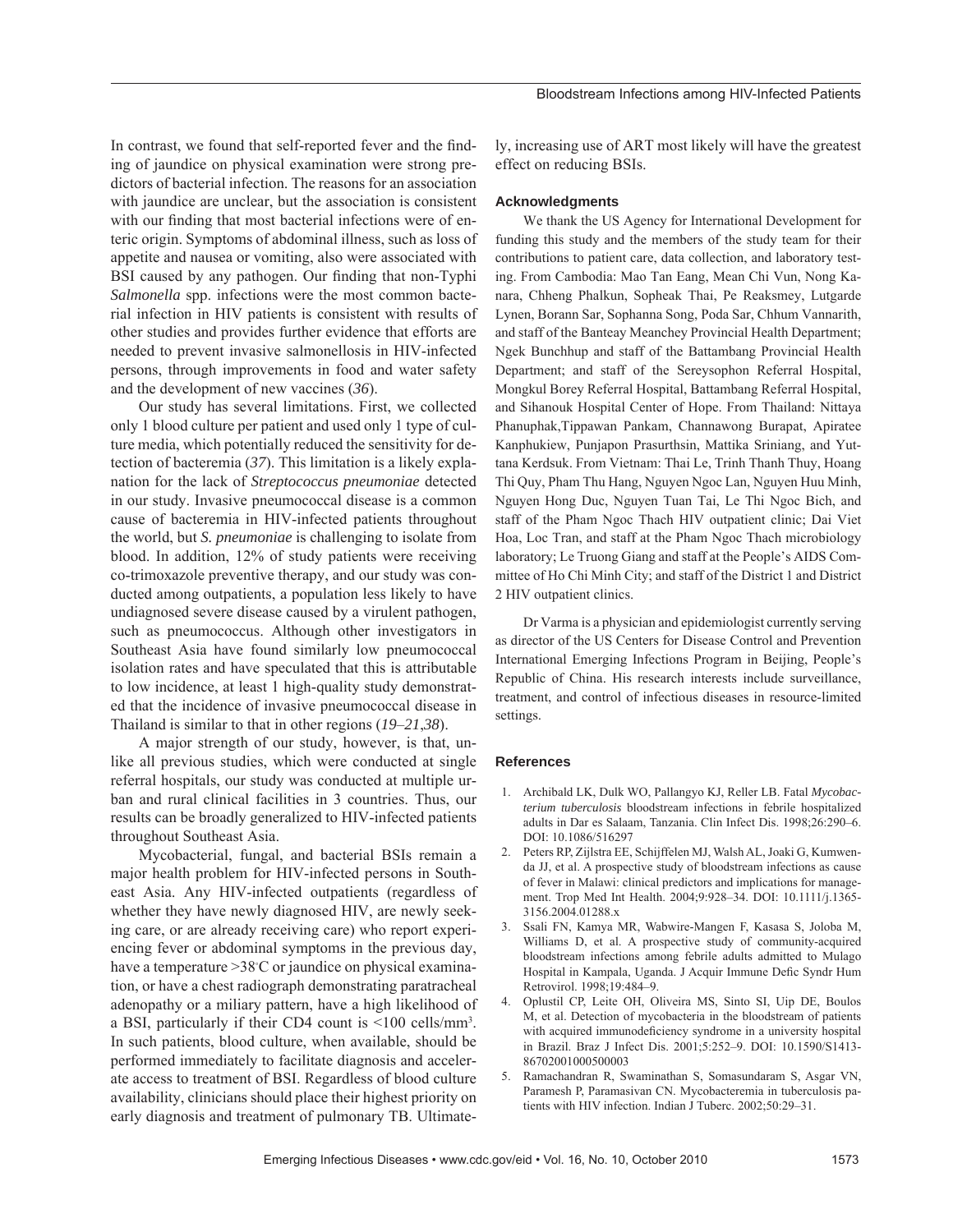#### RESEARCH

- 6. McDonald LC, Archibald LK, Rheanpumikankit S, Tansuphaswadikul S, Eampokalap B, Nwanyanawu O, et al. Unrecognized *Mycobacterium tuberculosis* bacteremia among hospital inpatients in less developed countries. Lancet. 1999;354:1159–63. DOI: 10.1016/ S0140-6736(98)12325-5
- 7. Archibald LK, McDonald LC, Rheanpumikankit S, Tansuphaswadikul S, Chaovanich A, Eampokalap B, et al. Fever and human immunodeficiency virus infection as sentinels for emerging mycobacterial and fungal bloodstream infections in hospitalized patients >15 years old, Bangkok. J Infect Dis. 1999;180:87–92. DOI: 10.1086/314836
- 8. Talbot EA, Hay Burgess DC, Hone NM, Iademarco MF, Mwasekaga MJ, Moffat HJ, et al. Tuberculosis serodiagnosis in a predominantly HIV-infected population of hospitalized patients with cough, Botswana, 2002. Clin Infect Dis. 2004;39:e1–7. DOI: 10.1086/421388
- von Reyn CF. The significance of bacteremic tuberculosis among persons with HIV infection in developing countries. AIDS. 1999;13:2193–5. DOI: 10.1097/00002030-199911120-00001
- 10. Archibald LK, McDonald LC, Nwanyanwu O, Kazembe P, Dobbie H, Tokars J, et al. A hospital-based prevalence survey of bloodstream infections in febrile patients in Malawi: implications for diagnosis and therapy. J Infect Dis. 2000;181:1414–20. DOI: 10.1086/315367
- 11. Bell M, Archibald LK, Nwanyanwu O, Dobbie H, Tokars J, Kazembe PN, et al. Seasonal variation in the etiology of bloodstream infections in a febrile inpatient population in a developing country. Int J Infect Dis. 2001;5:63–9. DOI: 10.1016/S1201-9712(01)90027-X
- 12. Gordon MA, Walsh AL, Chaponda M, Soko D, Mbvwinji M, Molyneux ME, et al. Bacteraemia and mortality among adult medical admissions in Malawi—predominance of non-Typhi salmonellae and *Streptococcus pneumoniae.* J Infect. 2001;42:44–9. DOI: 10.1053/ jinf.2000.0779
- 13. Arthur G, Nduba VN, Kariuki SM, Kimari J, Bhatt SM, Gilks CF. Trends in bloodstream infections among human immunodeficiency virus–infected adults admitted to a hospital in Nairobi, Kenya, during the last decade. Clin Infect Dis. 2001;33:248–56. DOI: 10.1086/321820
- 14. Peters RP, Zijlstra EE, Schijffelen MJ, Walsh AL, Joaki G, Kumwenda JJ, et al. A prospective study of bloodstream infections as cause of fever in Malawi: clinical predictors and implications for management. Trop Med Int Health. 2004;9:928–34. DOI: 10.1111/j.1365- 3156.2004.01288.x
- 15. Gilks CF, Brindle RJ, Otieno LS, Simani PM, Newnham RS, Bhatt SM, et al. Life-threatening bacteraemia in HIV-1 seropositive adults admitted to hospital in Nairobi, Kenya. Lancet. 1990;336:545–9. DOI: 10.1016/0140-6736(90)92096-Z
- 16. Vugia DJ, Kiehlbauch JA, Yeboue K, N'Gbichi JM, Lacina D, Maran M, et al. Pathogens and predictors of fatal septicemia associated with human immunodeficiency virus infection in Ivory Coast, West Africa. J Infect Dis. 1993;168:564–70.
- 17. Gordon MA, Walsh AL, Chaponda M, Soko D, Mbvwinji M, Molyneux EM, et al. Bacteraemia and mortality among adult medical admissions in Malawi—predominance of non-Typhi salmonellae and *Streptococcus pneumoniae.* J Infect. 2001;42:44–9. DOI: 10.1053/ iinf.2000.0779
- 18. Joint United Nations Program on HIV/AIDS. 2008 Report on the global HIV/AIDS epidemic [cited 2010 Aug 4]. http://www.unaids.org/en/KnowledgeCentre/HIVData/GlobalReport/2008/2008\_ Global report.asp
- 19. Phetsouvanh R, Phongmany S, Soukaloun D, Rasachak B, Soukhaseum V, Frichithavong K, et al. Causes of community-acquired bacteremia and patterns of antimicrobial resistance in Vientiane, Laos. Am J Trop Med Hyg. 2006;75:978–85.
- 20. Chierakul W, Rajanuwong A, Wuthiekanun V, Teerawattanasook N, Gasiprong M, Simpson A, et al. The changing pattern of bloodstream infections associated with the rise in HIV prevalence in northeastern Thailand. Trans R Soc Trop Med Hyg. 2004;98:678–86.
- 21. Hoa NT, Diep TS, Wain J, Parry CM, Hien TT, Smith MD, et al. Community-acquired septicaemia in southern Viet Nam: the importance of multidrug-resistant *Salmonella* Typhi. Trans R Soc Trop Med Hyg. 1998;92:503–8. DOI: 10.1016/S0035-9203(98)90891-4
- 22. Monkongdee P, McCarthy KD, Cain KP, Tasaneeyapan T, Nguyen HD, Nguyen TN, et al. Yield of acid-fast smear and mycobacterial culture for tuberculosis diagnosis in people with HIV. Am J Respir Crit Care Med. 2009;180:903–8. DOI: 10.1164/rccm.200905-0692- OC
- 23. Butler WR, Guthertz LS. Mycolic acid analysis by high-performance liquid chromatography for identification of *Mycobacterium* species. Clin Microbiol Rev. 2001;14:704–26. DOI: 10.1128/CMR.14.4.704- 726.2001
- 24. Weinstein MP. Blood culture contamination: persisting problems and partial progress. J Clin Microbiol. 2003;41:2275–8. DOI: 10.1128/ JCM.41.6.2275-2278.2003
- 25. Weinstein MP, Towns ML, Quartey SM, Mirrett S, Reimer LG, Parmigiani G, et al. The clinical significance of positive blood cultures in the 1990s: a prospective comprehensive evaluation of the microbiology, epidemiology, and outcome of bacteremia and fungemia in adults. Clin Infect Dis. 1997;24:584–602.
- 26. Tumbarello M, Tacconelli E, Donati KG, Citton R, Leone F, Spanu T, et al. HIV-associated bacteremia: how it has changed in the highly active antiretroviral therapy (HAART) era. J Acquir Immune Defic Syndr. 2000;23:145–51.
- 27. Meynard JL, Guiguet M, Fonquernie L, Lefebvre B, Lalande V, Honore I, et al. Impact of highly active antiretroviral therapy on the occurrence of bacteraemia in HIV-infected patients and their epidemiologic characteristics. HIV Med. 2003;4:127–32. DOI: 10.1046/ j.1468-1293.2003.00146.x
- 28. Ortega M, Almela M, Soriano A, Marco F, Martinez JA, Munoz A, et al. Bloodstream infections among human immunodeficiency virusinfected adult patients: epidemiology and risk factors for mortality. Eur J Clin Microbiol Infect Dis. 2008;27:969–76. DOI: 10.1007/ s10096-008-0531-5
- 29. Shah S, Demissie M, Lambert L, Ahmed J, Leulseged S, Kebede T, et al. Intensified tuberculosis case finding among HIV-infected persons from a voluntary counseling and testing center in Addis Ababa, Ethiopia. J Acquir Immune Defic Syndr. 2009;50:537-45. DOI: 10.1097/QAI.0b013e318196761c
- 30. Chheng P, Tamhane A, Natpratan C, Tan V, Lay V, Sar B, et al. Pulmonary tuberculosis among clients visiting a voluntary confidential counseling and testing center, Cambodia. Int J Tuberc Lung Dis. 2008;12(Suppl 1):54–62.
- 31. Wood R, Maartens G, Lombard CJ. Risk factors for developing tuberculosis in HIV-1–infected adults from communities with a low or very high incidence of tuberculosis. J Acquir Immune Defic Syndr. 2000;23:75–80.
- 32. World Health Organization. Global tuberculosis control—epidemiology, strategy, financing. Geneva: The Organization; 2009 [cited 2010 Aug 4]. http://www.who.int/tb/publications/global\_report/2009/en/ index.html
- 33. World Health Organization. Interim policy on collaborative TB/ HIV activities. Geneva: The Organization; 2004 [cited 2010 Aug 4]. http://www.who.int/hiv/pub/tb/tbhiv/en/
- 34. Chuck SL, Sande MA. Infections with *Cryptococcus neoformans* in the acquired immunodeficiency syndrome. N Engl J Med. 1989;321:794–9. DOI: 10.1056/NEJM198909213211205
- 35. Duong TA. Infection due to *Penicillium marneffei*, an emerging pathogen: review of 155 reported cases. Clin Infect Dis. 1996;23:125–30.
- 36. Gordon MA, Banda HT, Gondwe M, Gordon SB, Boeree MJ, Walsh AL, et al. Non-typhoidal salmonella bacteraemia among HIV-infected Malawian adults: high mortality and frequent recrudescence. AIDS. 2002;16:1633–41. DOI: 10.1097/00002030-200208160- 00009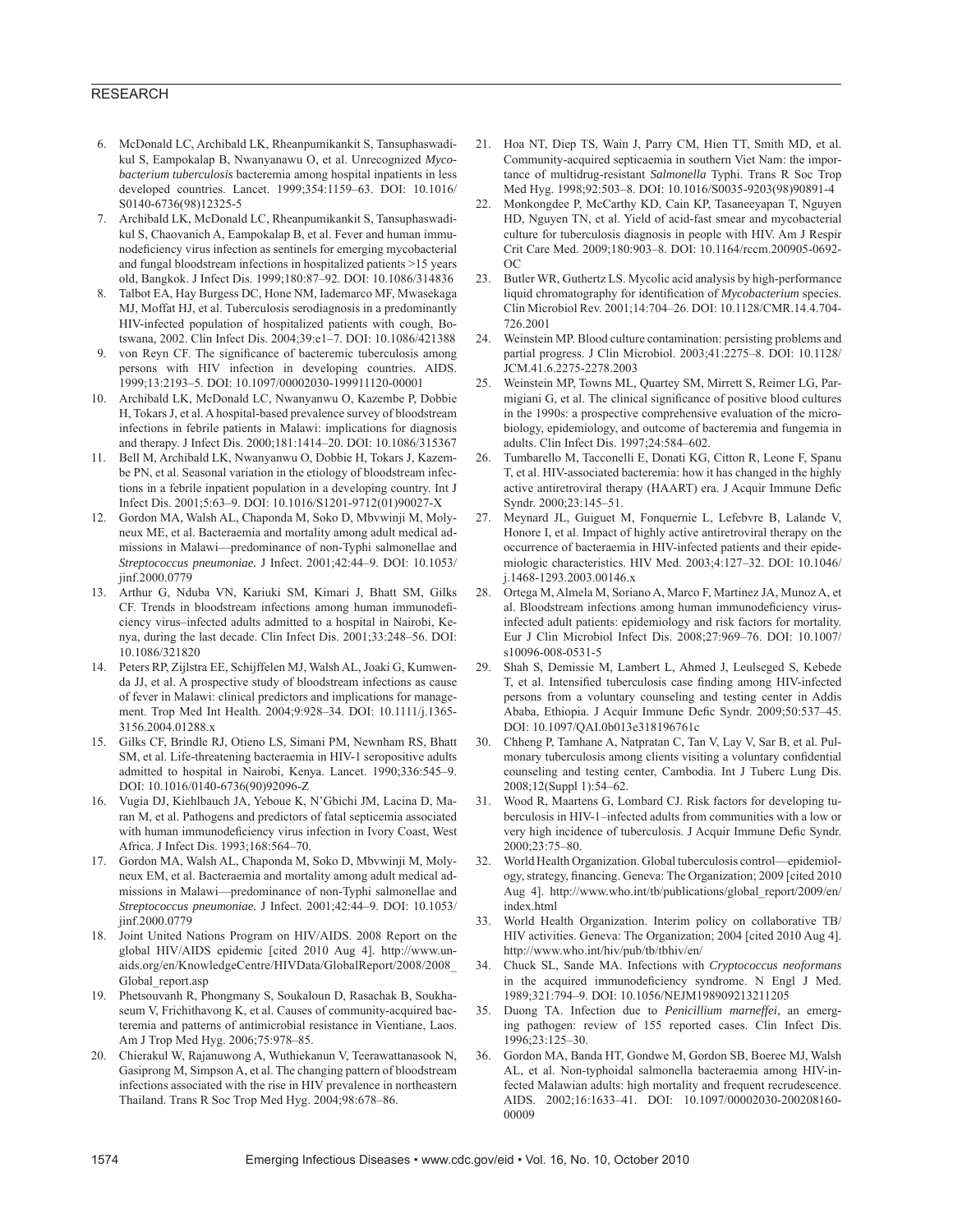#### Bloodstream Infections among HIV-Infected Patients

- 37. Lamy B, Roy P, Carret G, Flandrois JP, Delignette-Muller ML. What is the relevance of obtaining multiple blood samples for culture? A comprehensive model to optimize the strategy for diagnosing bacteremia. Clin Infect Dis. 2002;35:842–50. DOI: 10.1086/342383
- 38. Baggett HC, Peruski LF, Olsen SJ, Thamthitiwat S, Rhodes J, Dejsirilert S, et al. Incidence of pneumococcal bacteremia requiring hospitalization in rural Thailand. Clin Infect Dis. 2009;48:S65–74. DOI: 10.1086/596484

Address for correspondence: Jay K. Varma, Centers for Disease Control and Prevention, US Embassy Beijing, No. 55, An Jia Lou Rd, Beijing 100600, People's Republic of China; email: jvarma@cdc.gov

Use of trade names is for identification only and does not imply endorsement by the Public Health Service or by the US Department of Health and Human Services.